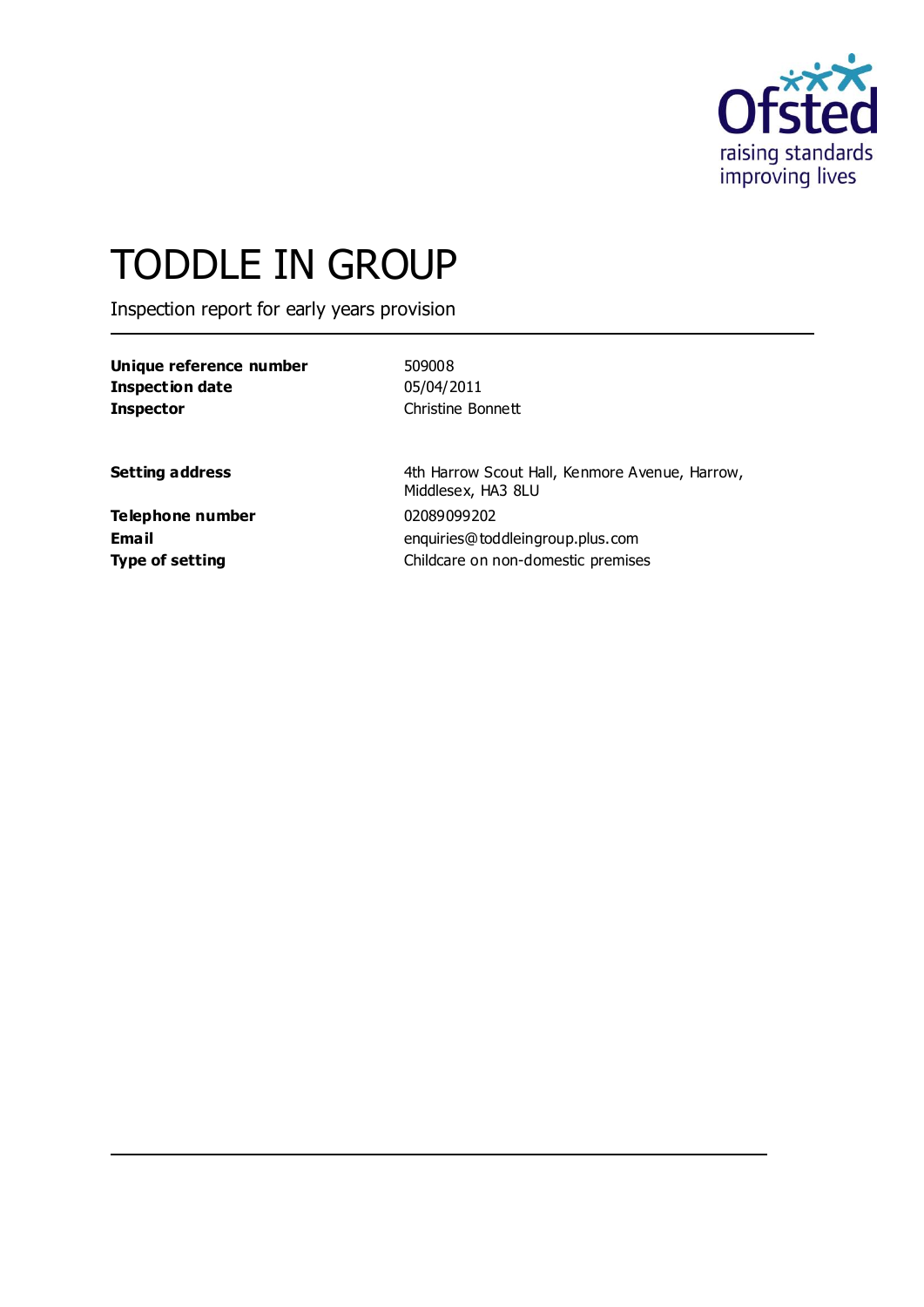The Office for Standards in Education, Children's Services and Skills (Ofsted) regulates and inspects to achieve excellence in the care of children and young people, and in education and skills for learners of all ages. It regulates and inspects childcare and children's social care, and inspects the Children and Family Court Advisory Support Service (Cafcass), schools, colleges, initial teacher training, work-based learning and skills training, adult and community learning, and education and training in prisons and other secure establishments. It assesses council children's services, and inspects services for looked after children, safeguarding and child protection.

If you would like a copy of this document in a different format, such as large print or Braille, please telephone 0300 123 1231, or email enquiries@ofsted.gov.uk.

You may copy all or parts of this document for non-commercial educational purposes, as long as you give details of the source and date of publication and do not alter the information in any way.

T: 0300 123 1231 Textphone: 0161 618 8524 E: enquiries@ofsted.gov.uk W: [www.ofsted.gov.uk](http://www.ofsted.gov.uk/)

© Crown copyright 2011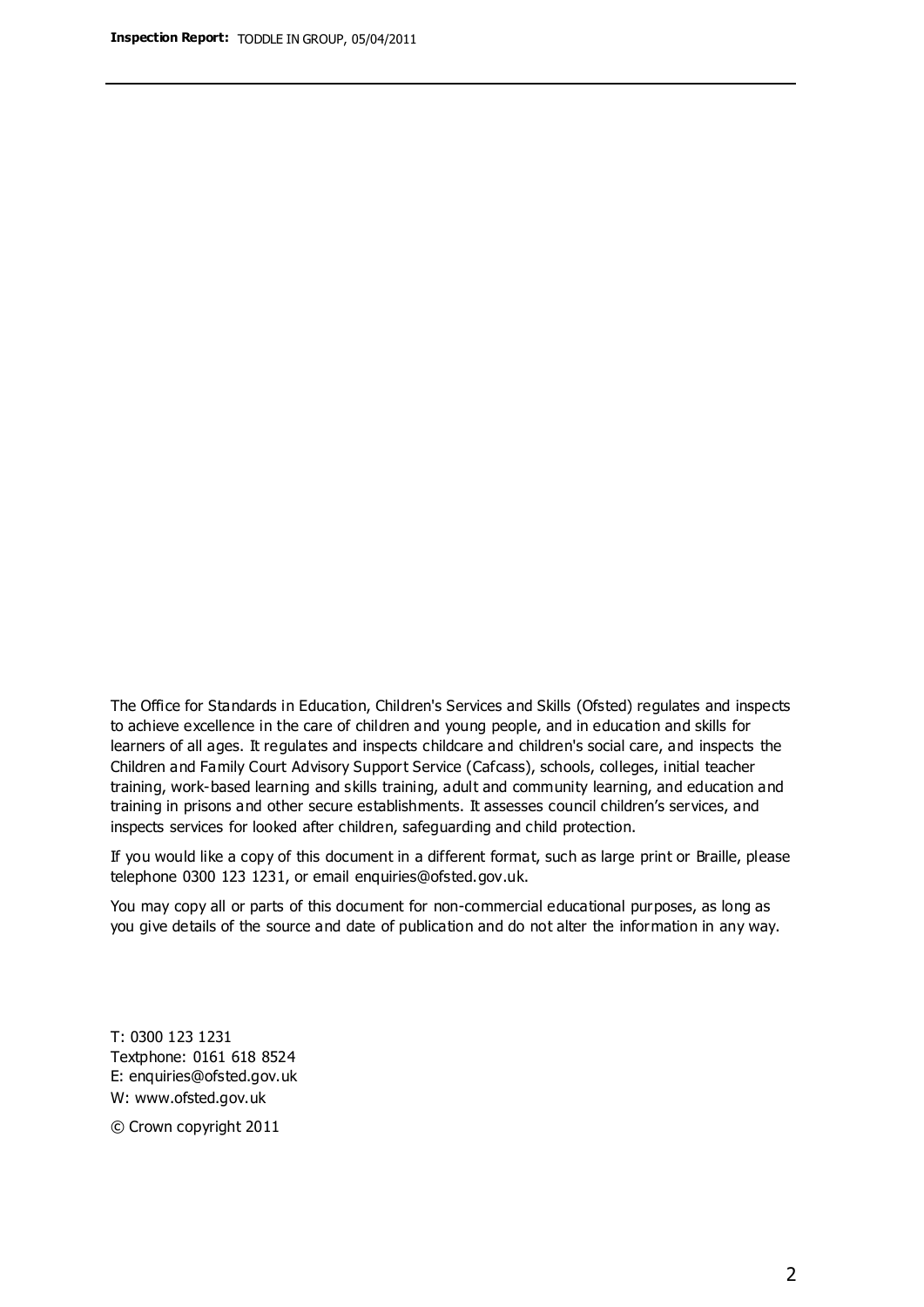## **Introduction**

This inspection was carried out by Ofsted under Sections 49 and 50 of the Childcare Act 2006 on the quality and standards of the registered early years provision. 'Early years provision' refers to provision regulated by Ofsted for children from birth to 31 August following their fifth birthday (the early years age group). The registered person must ensure that this provision complies with the statutory framework for children's learning, development and welfare, known as the *Early* Years Foundation Stage.

The provider must provide a copy of this report to all parents with children at the setting where reasonably practicable. The provider must provide a copy of the report to any other person who asks for one, but may charge a fee for this service (The Childcare (Inspection) Regulations 2008 regulations 9 and 10).

The setting also makes provision for children older than the early years age group which is registered on the voluntary and/or compulsory part(s) of the Childcare Register. This report does not include an evaluation of that provision, but a comment about compliance with the requirements of the Childcare Register is included in Annex B.

Please see our website for more information about each childcare provider. We publish inspection reports, conditions of registration and details of complaints we receive where we or the provider take action to meet the requirements of registration.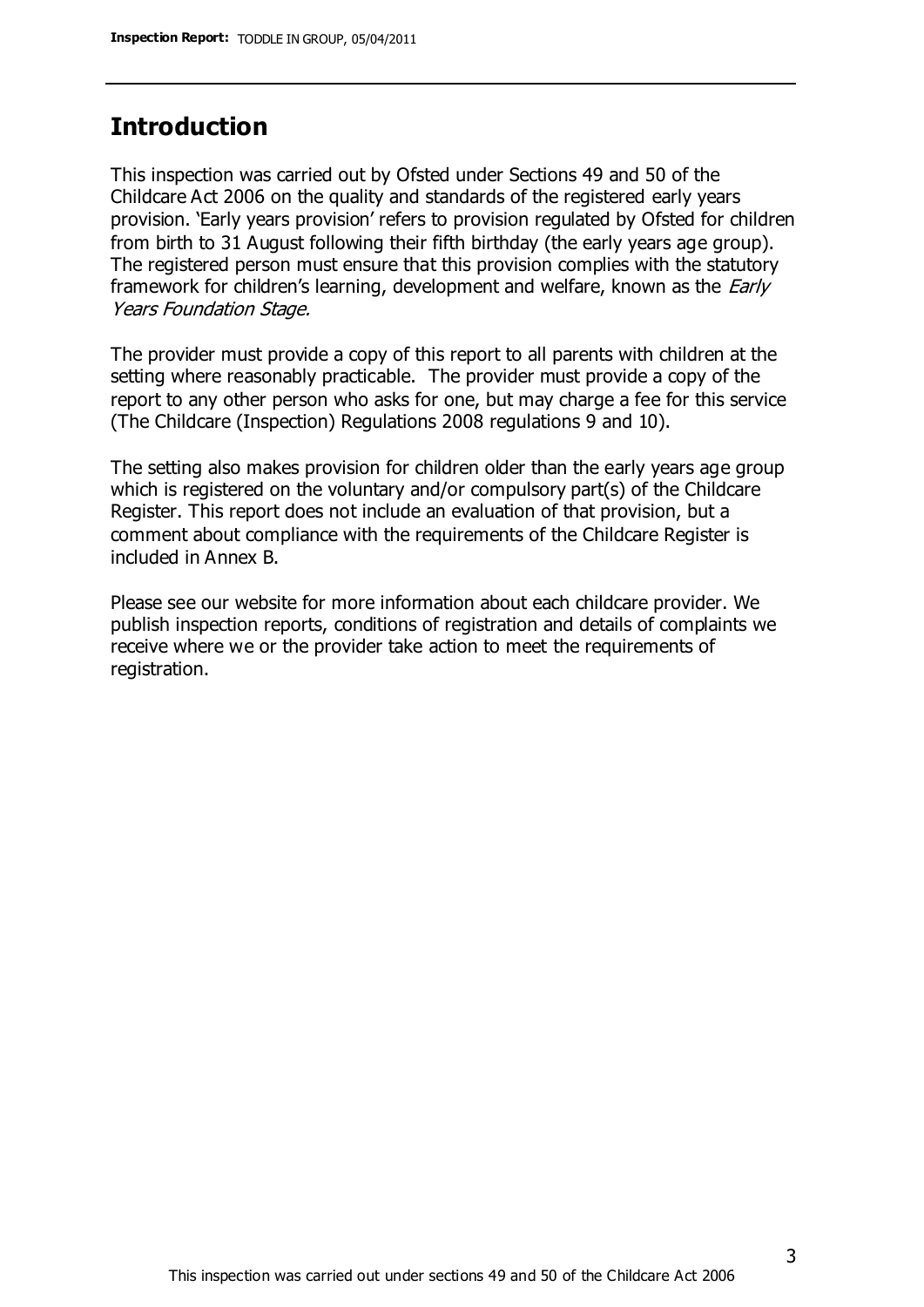## **Description of the setting**

Toddle In Group is a privately owned nursery. It registered in 1995 and operates from three rooms within a scout hall in Kenton, in the London Borough of Harrow. There is a secure, enclosed outdoor play area.

A maximum of 58 children aged from one year to under eight years may attend the nursery at any one time. It is open from 8:00am to 6:00pm each week day for 49 weeks of the year. Full day care and sessional care are available. There are currently 58 children on roll.

The nursery is in receipt of funding for the provision of free early education to children aged two, three and four. The setting currently supports children with special educational needs and/or disabilities and those who speak English as an additional language. The nursery is registered on the Early Years Register, compulsory part of the Childcare Register and voluntary part of the Childcare Register. The nursery employs 14 staff, of whom 12 hold appropriate early years qualifications.

## **The overall effectiveness of the early years provision**

Overall the quality of the provision is good.

The nursery provides an inclusive service in which all children are valued and respected. The knowledgeable staff team support children's learning and enable them to make good progress towards the early learning goals. The nursery is generally clean, and children's health promoted. Children's independence is generally well developed in order to promote confidence and good self-esteem. The management team are fully committed to providing good quality childcare for children by continuously developing their practice.

## **What steps need to be taken to improve provision further?**

To further improve the early years provision the registered person should:

- reorganise the lunch time routine to avoid delays in serving the food and to promote children's independence by supporting them to serve themselves.
- improve hygiene standards in relation to the cleanliness of floors, carpets and rugs in order to minimise the health hazard to children .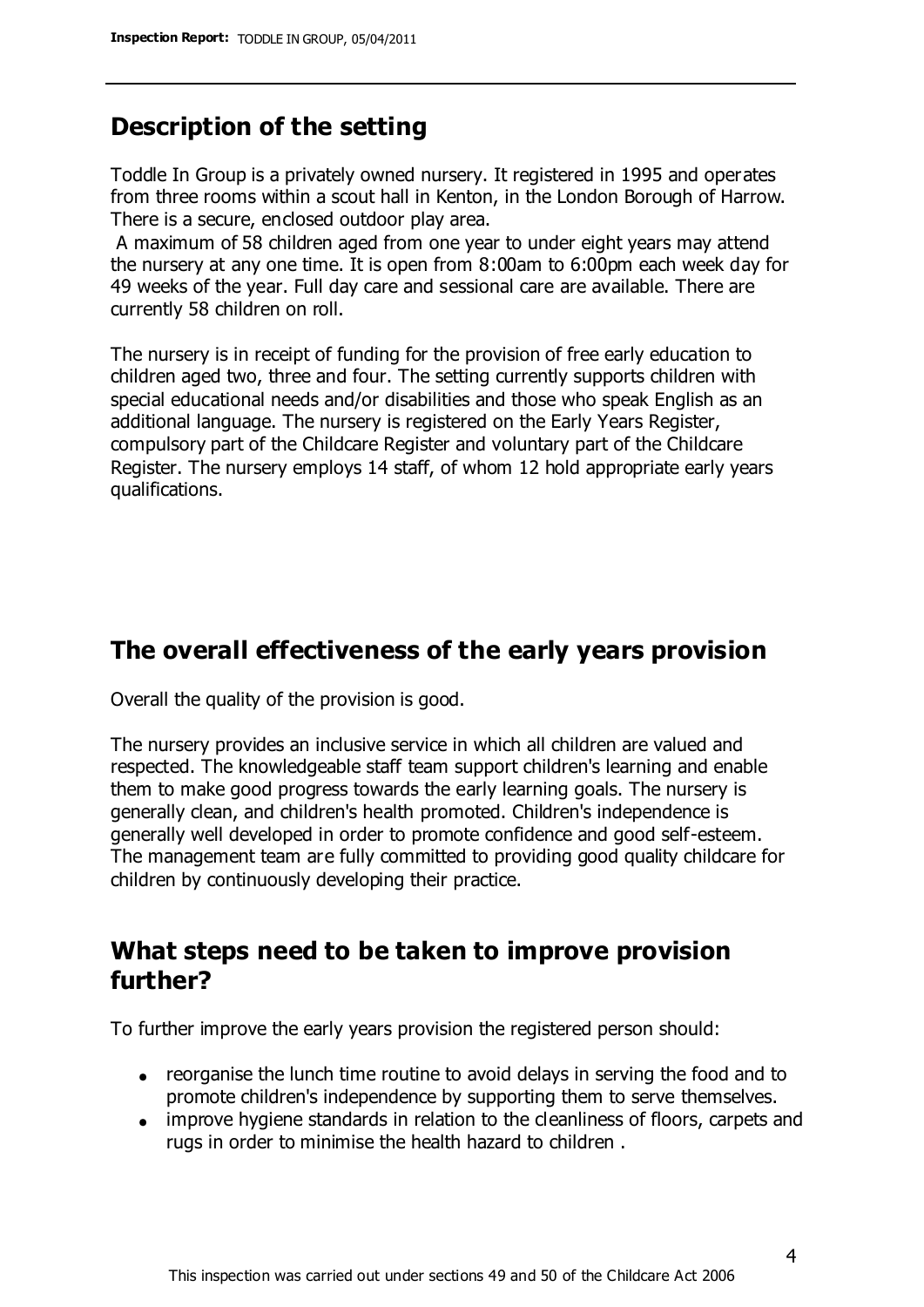# **The effectiveness of leadership and management of the early years provision**

The management team and staff have a good understanding of the importance of safeguarding the children in their care. The provider/manager has recently attended further training in safeguarding to ensure she is has up-date knowledge. All staff are aware of the indicators of child abuse, and fully understand their role in passing on concerns. The rigorous recruitment process ensures that suitability checks are carried out on all adults having unsupervised contact with the children. The security measures in place on the premises ensure that intruders cannot gain access to the children unchallenged, and children are unable to leave unsupervised. Risk assessments carried out on the premises effectively minimise all potential hazards in order to further safeguard the children's well-being. In addition, children learn to take responsibility for helping to keep themselves and others safe as they enjoy conducting their own risk assessments on the garden. Each morning children take turns to inspect the garden for potential hazards, such as slippery leaves or gates left open. They also participate in routine emergency evacuation drills and have demonstrations from the Traffic Club about how to cross roads safely. All documents and records required for the efficient management of the nursery, and to meet the needs of the children, are maintained.

The management team is enthusiastic and committed to providing high quality childcare. They successfully communicate their ideas and initiatives to their motivated staff team. The professional development of all staff is given high importance as it is viewed as being integral to ensuring best practice is achieved. Since the last inspection two staff members have successfully completed relevant degree courses and others are studying either for Early Years Professional Status, or a higher level of a National Vocational Qualification. The application of new knowledge and skills within the nursery will continue to have a positive impact upon the children's well-being. A further development since the last inspection is the construction of an awning in the garden. This enables children to benefit from outdoor activities in all weathers.

Although management are restricted by the terms of their lease as to how much they can up-grade the building, their future plans include some refurbishment of the 'Ladybird' room in order to create a more conducive environment for children's learning. Parents' contributions are always welcomed to feed into the process of self-evaluation. Exit questionnaires are completed by parents when their children leave and provide frank and honest information for the nursery to consider. The management team also welcomes input from the local authority development workers to enhance practice, and formulates action plans to clarify their ideas and timescales for change.

The wide variety of play materials and resources along with the effective support from staff enable children to learn through play. Resources are displayed attractively for children to enjoy, and their art work and displays on the walls help to create a pleasant environment. Staff are well deployed to monitor the safety of children at all times, and to support their learning and development. The furniture and equipment is clean and fit for purpose. However, the flooring in the children's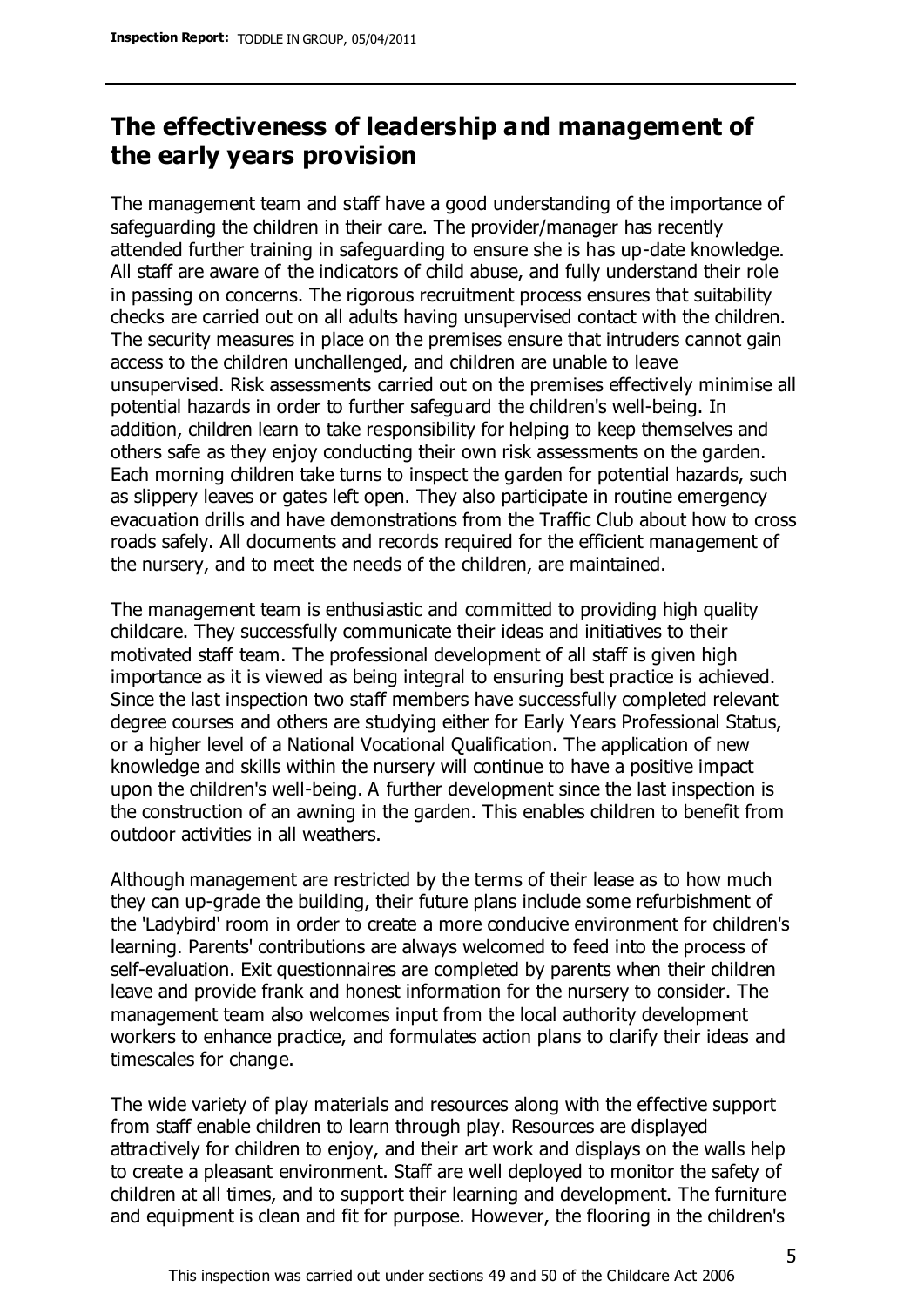rooms, particularly the carpets and rugs are soiled with ground-in dirt and the remains of previous activities, such as glitter, dough and glue. This is potentially a health hazard to children, particularly the younger babies crawling on the floor.

The nursery establishes positive relationships with parents and carers. At the inspection, parents and carers commented that they receive good information from their child's key person about their learning and development. They stated that their children were happy at the nursery and looked forward to attending. They also stated that they were satisfied with the security of the building and the quality of the meals. Parents are able to see their children's progress files routinely. A summary of children's progress is written-up each term and shared with parents, and meetings are held to plan the timescale for children moving into different rooms. Parents are invited to share their particular skills and talents with the nursery to support children's learning. For example, an orthodontist spoke to the children about the importance of oral hygiene and demonstrated, using enlarged models, how to brush teeth effectively. The nursery also liaises effectively with other agencies providing additional support to children and with other settings delivering the Early Years Foundation Stage that the children attend. All relevant information is shared to ensure each child's needs are identified and met appropriately. This ensures that there is consistency in their care and learning.

The acquisition of an allotment has had a significant and positive impact upon the children in several areas. Their understanding of caring and nurturing plants has increased as well as their understanding that vegetables are grown and not simply obtained from the supermarket. It has also promoted a deeper understanding of healthy eating and enjoying home-grown produce. The parents are also involved in providing seeds to grow, and the children learn about the local community and people who help, such as the allotment keeper. The nursery makes the most of the rich diversity of the cultural backgrounds of the children and staff by acknowledging major world faith festivals, such as Christmas and Diwali. Parents and staff relate stories about the customs and traditions associated with the occasions. This gives children the opportunity to learn about the wider world.

# **The quality and standards of the early years provision and outcomes for children**

Children enjoy their nursery day. They become active and curious learners as they engage enthusiastically with the activities and resources available for them to enjoy. They also make good progress in developing personal qualities that enable them to take responsibility for small tasks. For example, as well as carrying out risk assessments, older children are often requested to volunteer to 'buddy' a new child to the room. They are asked to play with the new child and help them to become familiar with the routine. Staff report that this system enables new children to settle quickly, and promotes the self-esteem and confidence of the 'buddy'.

Each child has a learning journey file containing detailed observations of them as they play. The observations are used to assess their level of achievement in each of the six areas of learning. The next learning priority is then identified and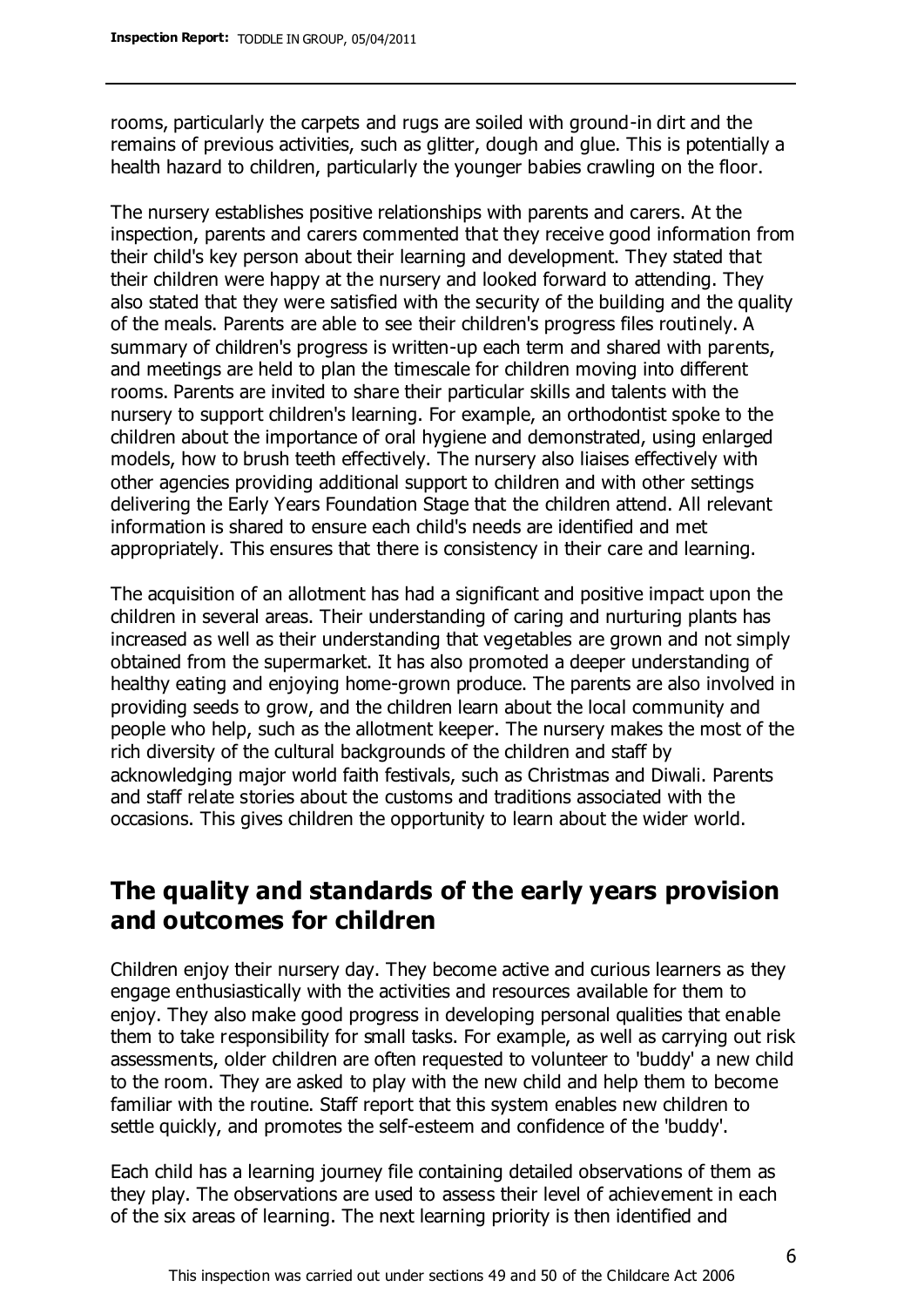incorporated in the play plans in order to ensure that each child makes steady progress towards the early learning goals at a pace that is appropriate for them. Children enjoy routine opportunities to develop pre-writing skills through drawing and painting, and develop communication and language skills as they look at books and listen to stories. Children further develop the skills they will need in the future as they make very good use of the computer. A group of children gather around the terminal as one or two of them operate appropriate programs with skill. They wait patiently to take their turn to control the game and show excitement as they watch the characters make progress on the screen. Younger children enjoy tactile experiences, such as dabbling in a tray of wet corn flour. They also benefit from the close interaction with staff as they sit contentedly with them and learn to recognise colours and shapes.

The importance of adopting healthy lifestyles is well promoted. As well as having access to the garden in all weathers for physical exercise, an indoor area is also available. Obstacle courses are set up and parachute games played. Fresh fruit is provided at snack times, with older children being supported by staff to slice their portion themselves. Children are reminded to be thoughtful, and make sure they leave sufficient amounts for their friends. The lunch menu includes jacket potatoes, macaroni cheese and chicken. Children become familiar with the routine of washing their hands before they eat, and the older ones explain that germs have to be washed away. Staff take steps to make lunch time an enjoyable and social occasion for the children. This often includes seating all the children around small group tables in one room in order that siblings can eat together. However, although children can help themselves to some dishes, such as salad, staff serve the main elements of the meal from a separate table and hand the plates out to the children. Consequently, this is a lengthy process and although they sit patiently, children become bored and tired waiting for their meal to arrive. In addition, the system does not foster children's independence sufficiently as they are limited to what they can serve themselves, including pouring their own water.

Children develop a sense of belonging at the nursery because they become familiar with the routine, and the boundaries for acceptable behaviour. They play well together in small groups, or happily on their own. All children enjoy positive interaction with their key person and other staff members. This creates a friendly and calm atmosphere in which children are relaxed and content. Older children demonstrate that they feel safe in the nursery as they confidently move from activity to activity. Younger children receive and give good eye contact with the staff and enjoy being picked up and cuddled.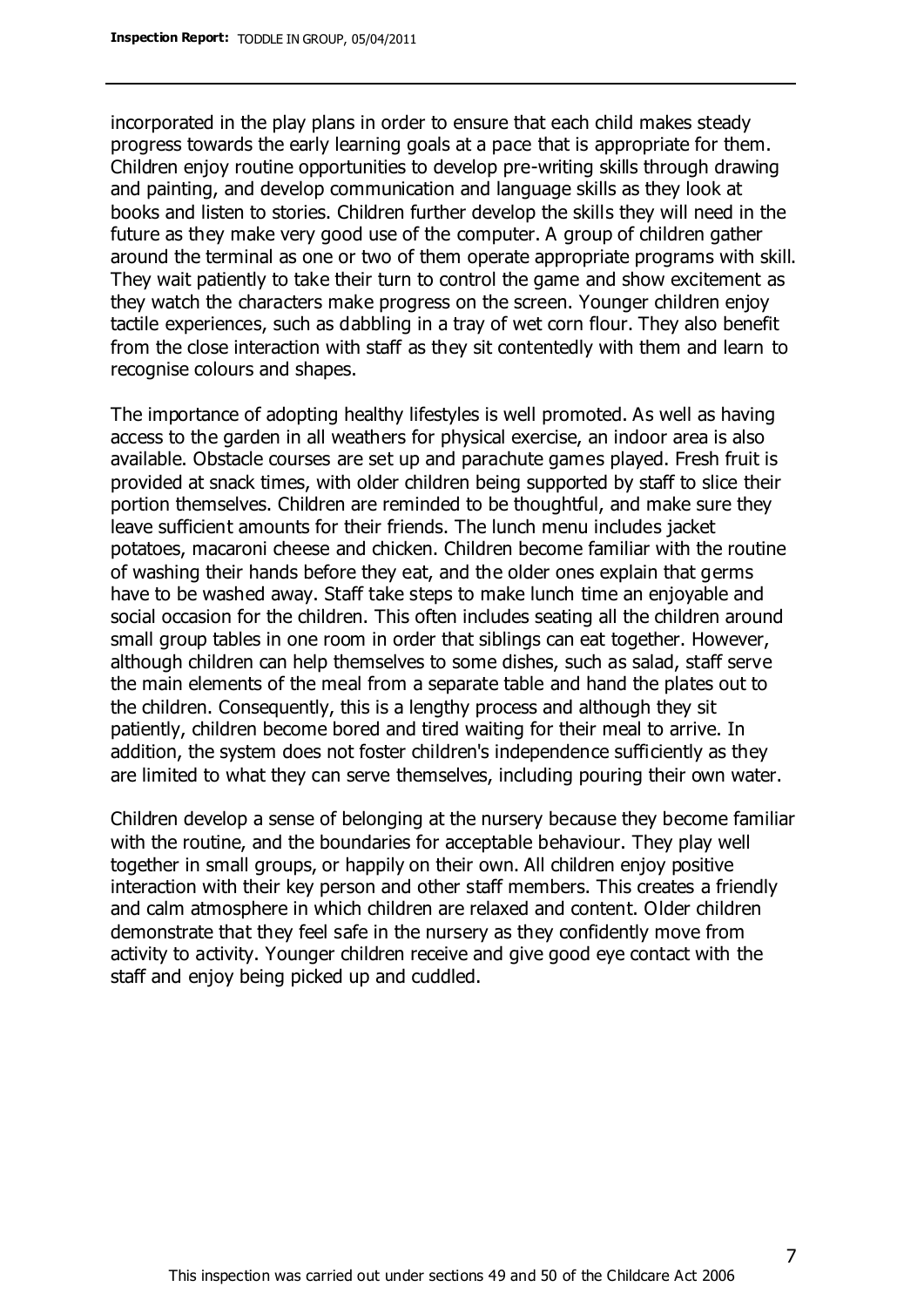# **Annex A: record of inspection judgements**

#### **The key inspection judgements and what they mean**

Grade 1 is Outstanding: this aspect of the provision is of exceptionally high quality Grade 2 is Good: this aspect of the provision is strong Grade 3 is Satisfactory: this aspect of the provision is sound Grade 4 is Inadequate: this aspect of the provision is not good enough

#### **The overall effectiveness of the early years provision**

| How well does the setting meet the needs of the<br>children in the Early Years Foundation Stage? |  |
|--------------------------------------------------------------------------------------------------|--|
| The capacity of the provision to maintain continuous                                             |  |
| improvement                                                                                      |  |

#### **The effectiveness of leadership and management of the early years provision**

| The effectiveness of leadership and management of the             |  |
|-------------------------------------------------------------------|--|
| <b>Early Years Foundation Stage</b>                               |  |
| The effectiveness of leadership and management in embedding       |  |
| ambition and driving improvement                                  |  |
| The effectiveness with which the setting deploys resources        |  |
| The effectiveness with which the setting promotes equality and    |  |
| diversity                                                         |  |
| The effectiveness of safeguarding                                 |  |
| The effectiveness of the setting's self-evaluation, including the |  |
| steps taken to promote improvement                                |  |
| The effectiveness of partnerships                                 |  |
| The effectiveness of the setting's engagement with parents and    |  |
| carers                                                            |  |

## **The quality of the provision in the Early Years Foundation Stage**

The quality of the provision in the Early Years Foundation Stage  $\vert$  2

## **Outcomes for children in the Early Years Foundation Stage**

| <b>Outcomes for children in the Early Years Foundation</b>    |  |
|---------------------------------------------------------------|--|
| <b>Stage</b>                                                  |  |
| The extent to which children achieve and enjoy their learning |  |
| The extent to which children feel safe                        |  |
| The extent to which children adopt healthy lifestyles         |  |
| The extent to which children make a positive contribution     |  |
| The extent to which children develop skills for the future    |  |

Any complaints about the inspection or report should be made following the procedures set out in the guidance available from Ofsted's website: www.ofsted.gov.uk